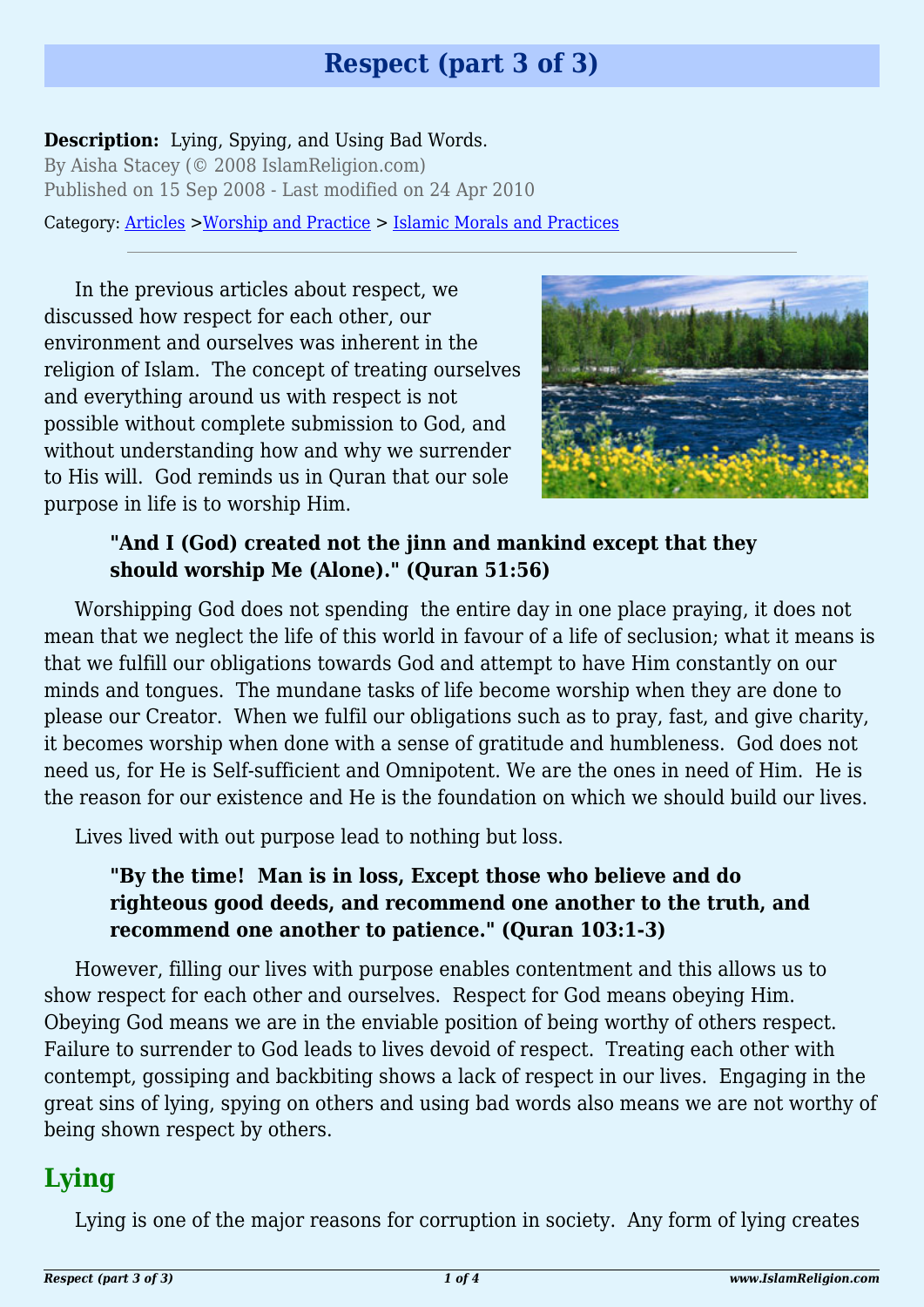enmity and sews disrespect between people, but the most obnoxious form of lying is to falsely attributing things to God or to his Prophets and Messenger. Islam forbids lying and enjoins the believers to be truthful. The words of Quran testify to this. God says:

## **"O you who believe! Be wary of God, and be with those who are true (in words and deeds)." (Quran 9:119)**

And

## **"...who does more wrong than one who invents a lie against God, to lead mankind astray without knowledge?" (Quran 6:144)**

In his narrations and sayings, Prophet Muhammad often exhorted his followers to adhere to honesty and stay away from the vices inherent in lying. He said,

<span id="page-1-0"></span>"Beware of telling lies, for lying leads to immorality and immorality leads to Hellfire."**[\[1\]](#page-2-0)**

<span id="page-1-1"></span>Even one of his greatest enemies attested to the fact that Prophet Muhammad was truthful and commanded truthfulness. Abu Sufyan[\[2\]](#page-2-1), although despising the Prophet, revealed that he commanded his follows to pray, to be truthful and to uphold the ties of kinship[.\[3\]](#page-2-2)

# <span id="page-1-2"></span>**Spying**

Prophet Muhammad warned his followers of the evils of spying on others when he said,

<span id="page-1-3"></span>'Beware of suspicion, for suspicion is the falsest of speech. Do not eavesdrop; do not spy on one another; do not envy one another; do not forsake one another; do not hate one another. Be, O slaves of God, brothers."**[\[4\]](#page-2-3)**

Indeed God himself has reminded us to avoid suspicion. He said**:**

## **"Avoid much suspicion; indeed some suspicions are sins. And spy not..." (Quran 49:12)**

In Islam, it is not permissible to search for or reveal the secrets of others. Spying and all it involves, such as eavesdropping and asking too many private questions, is forbidden because it involves disrespecting the private lives of others by disobeying God.

The great and well respected Caliph Umar ibn Abdul-Azeez said to someone who passed on malicious gossip to him:

"If you wish, we can look into the matter. If you are lying, you will be one of the people mentioned by God in the verse**, "If a rebellious evil person comes to you with news, verify it, lest you harm people in ignorance, and afterwards you become regretful to what you have done." (Quran 49:6)** If you are telling the truth, you will be one of the people mentioned in the verse, **"A slanderer, going about with calumnies." (Quran 68:11)** Or if you wish, we will forgive you". He said, "Forgive me, O Leader of the believers, I will never do it again." Lying, gossiping, slandering and spying are great sins, so to is using bad words.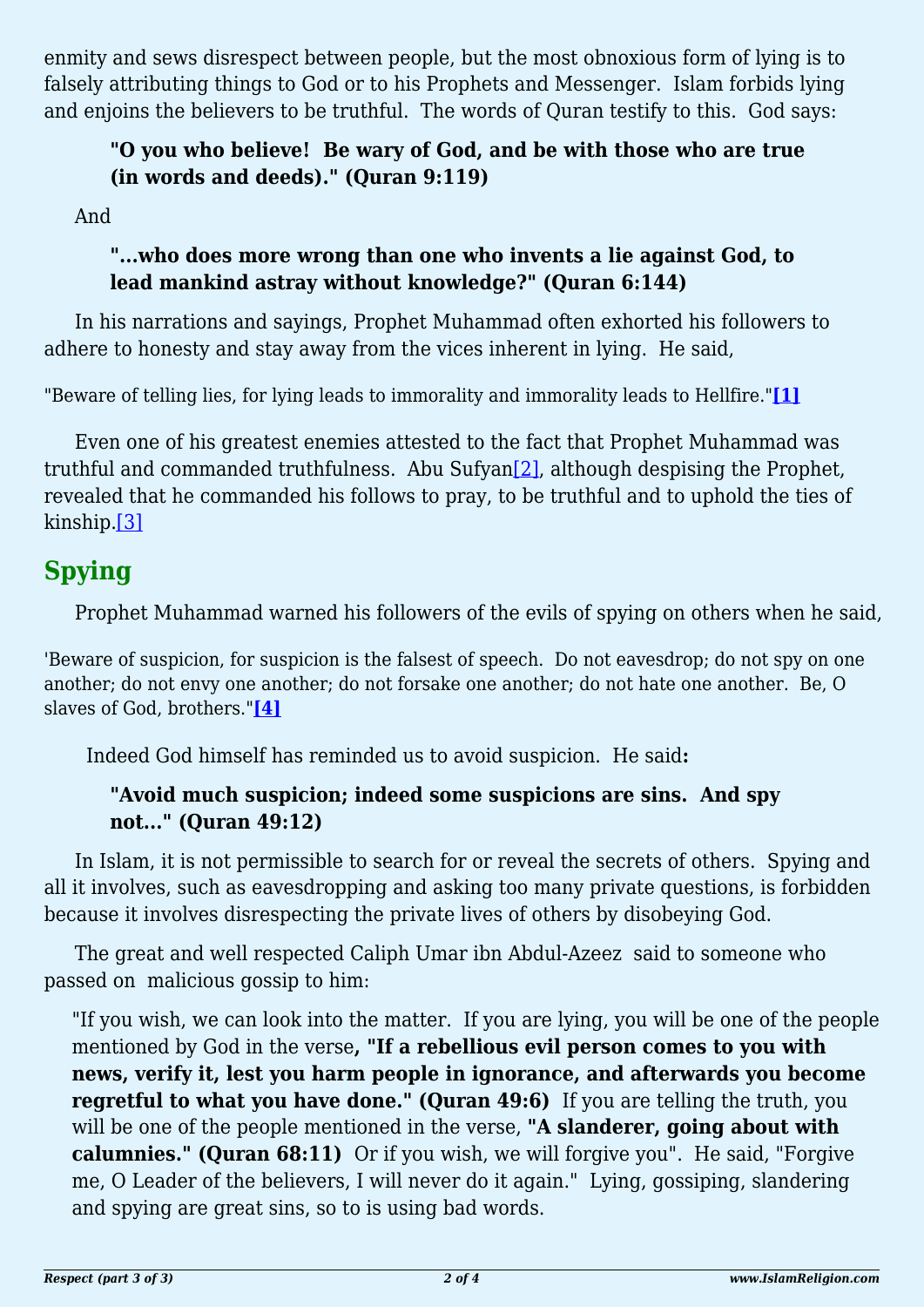# **Foul Language**

Bad words show disrespect to those being spoken about and a total lack of self-respect. Reviling, insulting, cursing and rudeness, these are bad words and they usually are uttered when someone is overcome by anger. Anger is an emotion that may open the doors to all kinds of evil and disrespect. It can sometimes result in breaking the bonds of goodwill and even destroy family relationships. Anger can even move beyond just using insulting words and cause one person to physically harm another.

<span id="page-2-7"></span>Prophet Muhammad was not a person to use insulting words or obscene language and he did not curse people. If he wanted to rebuke someone he would say, **"What is wrong** with him? - woe to him!"[\[5\]](#page-2-4) The true believer, the one submitted to God, must learn to control his tongue and not speak unless he says something good. In his sayings, Prophet Muhammad reminds us that whoever believes in God the Last Day (or Judgement) must speak good or keep silent $[6]$ . He said trading insults with a believer was evil, fighting was minor disbelief and cursing a believer was like killing him.[\[7\]](#page-2-6)

<span id="page-2-9"></span><span id="page-2-8"></span>Stern words indeed, they leave no room for misinterpretation. Bad words lead to evil doing and ultimately punishment. God reminds us that the best speech is the remembrance of God because it brings contentment and a sense of peace.

#### **"... verily, in the remembrance of God do hearts find rest" (Quran 13:28)**

A person who keeps himself busy doing good deeds and seeking God's pleasure is a person who knows the meaning of respect.

<span id="page-2-0"></span>Endnotes:

[\[1\]](#page-1-0) *Saheeh Muslim*.

<span id="page-2-1"></span>[\[2\]](#page-1-1) In the early years of Islam Abu Sufyan was an avowed enemy of Prophet Muhammad and Islam; however, after the conquest of Mecca he embraced Islam.

<span id="page-2-2"></span>[\[3\]](#page-1-2) *Saheeh Al-Bukhari, Saheeh Muslim*.

<span id="page-2-3"></span>[\[4\]](#page-1-3) *Saheeh Muslim*.

<span id="page-2-4"></span>[\[5\]](#page-2-7) *Saheeh Al-Bukhari*.

<span id="page-2-5"></span>[\[6\]](#page-2-8) *Saheeh Al-Bukhari, Saheeh Muslim*.

<span id="page-2-6"></span>[\[7\]](#page-2-9) *Saheeh Al-Bukhari*.